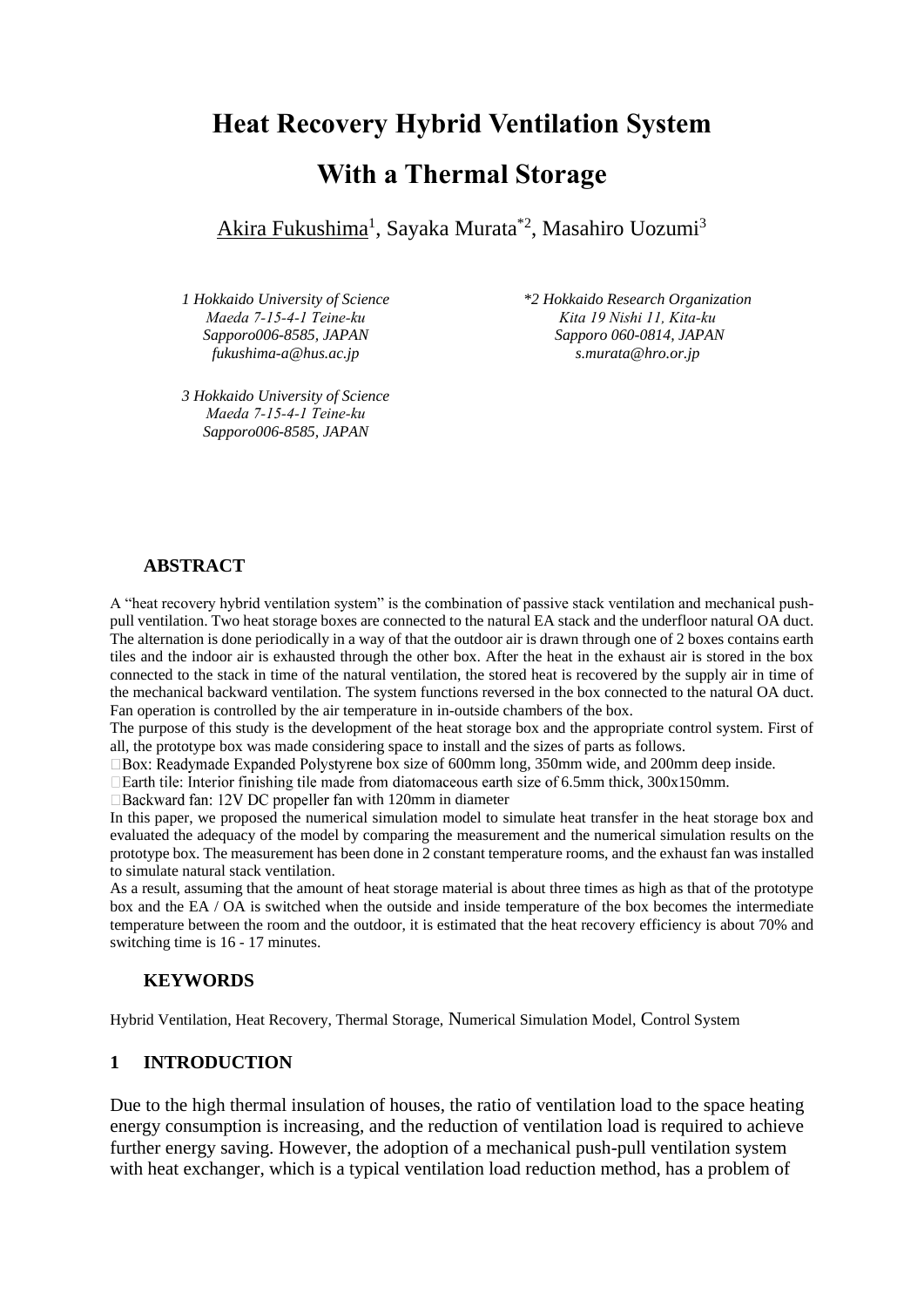increasing energy consumption for fan power. On the other hand, the passive ventilation system can reduce the energy consumption for fan power (Akira Fukushima, 1997) and the maintenance load, but cannot reduce the heating load. Although there is a heat recovery type passive ventilation system using water circulation for buildings (C.A. Hviid, S. Svendsen, 2015), there is no simple system for detached houses yet. In this study, we proposed a hybrid heat recovery ventilation system that combines passive ventilation with respiratory heat recovery technology. The system collects heat of the EA by

alternately passing the supply and the exhaust air to the heat storage material. The purpose of this study is the development of the heat storage box and the appropriate control system.

## **2 THE CONCEPT OF THE SYSTEM**

Fig. 1 shows the concept of the system. Two heat storage boxes are connected to the natural EA stack and the underfloor natural OA duct. The alternation is done periodically that the outdoor air is drawn through one of 2 boxes contains heat storage material and the indoor air is exhausted through the other box. After the heat in the exhaust air is stored in the box connected to the stack in time of the natural ventilation, the stored heat is recovered by the supply air in time of the mechanical backward ventilation. The system functions reversed in the box connected to the natural OA duct. Fan operation is controlled by the air temperature in inoutside chambers of the box.



Figure 1: The concept of the system

## **3 TEMPERATURE SIMULATION OF THE HEAT STORAGE BOX**

The simulation of the temperature of the heat storage box is carried out to examine the amount of heat storage material and control method, to keep the supply air temperature above a certain level and the heat recovery rate at 70%. This is a basic performance for a conventional pushpull mechanical ventilation system for general cold regions in Japan. The control method is investigated by the setting of the temperature at which switching between supply and exhaust is performed.

## **3.1 Simulation Method**

First, the temperature simulation method of the heat storage box is developed, and the temperature of actual measurement is compared with simulated one. Next, several simulations are carried out by changing the amount of heat storage material and control method. Then, the proper control method for achieving the target of heat recovery rate is obtained.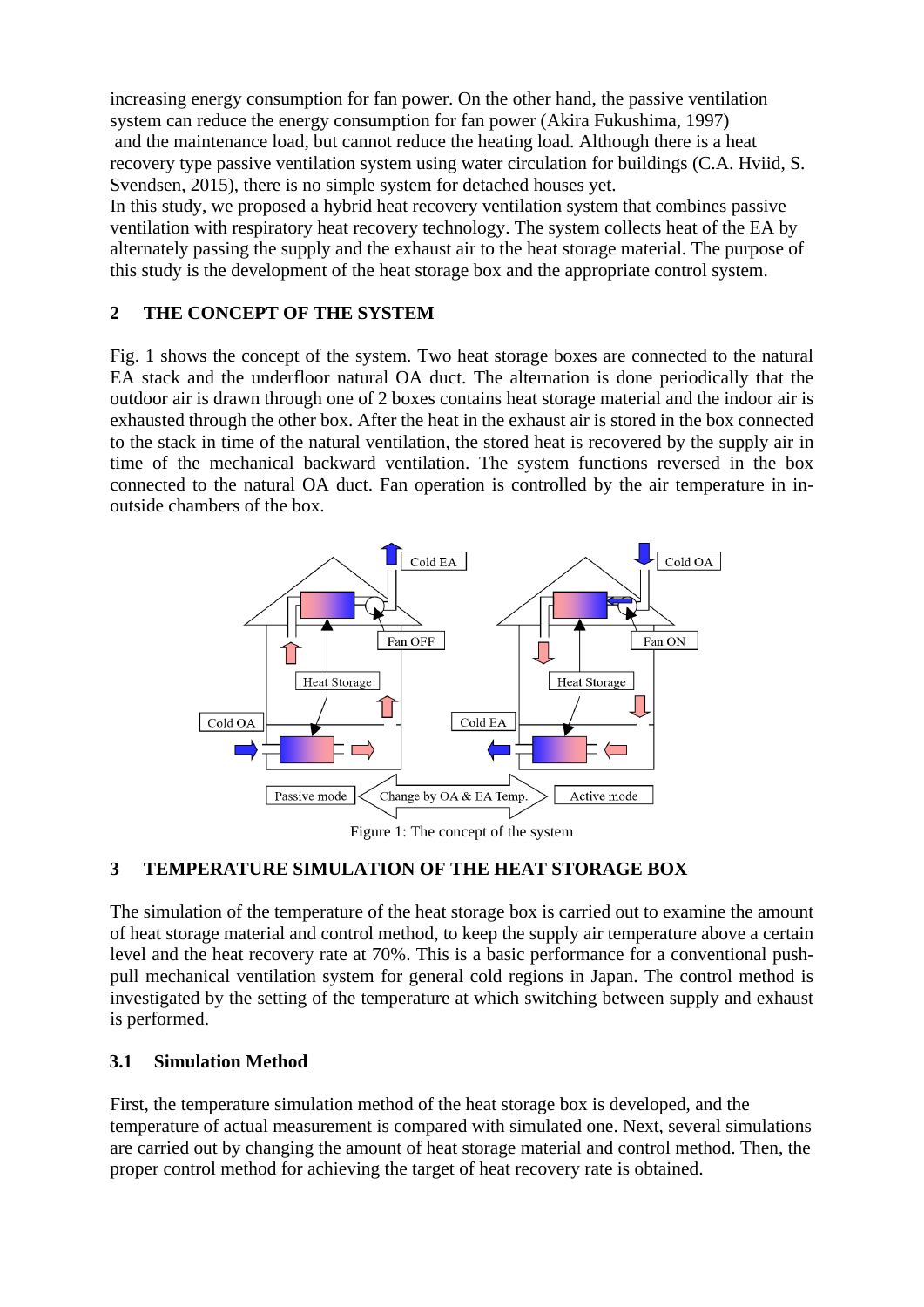Fig. 2 shows the simulation model.



Figure 2: Thermal simulation model in the heat storage

The heat balance per unit width of one cell of air between the heat storage materials, is as follows

$$
c \cdot \rho \cdot VA_i \frac{dTA_i}{dt} = c \cdot \rho \cdot Q \cdot (TA_{i-1} - TA_i) + KB_i \cdot (TS_{i,1} - TA_i) \cdot dl_i \tag{1}
$$

Where:

$$
VAi = dli \cdot dha
$$
 (2)

$$
KB_i = \frac{1}{\frac{1}{\alpha} + \frac{dh_1/2}{KSS}}
$$
(3)

*c*: specific heat of air [W/kg·K]  $\rho$ : density of air [kg/m<sup>3</sup>] *α*: surface heat transfer coefficient  $[W/m^2 K]$ *KS*: thermal conductivity of heat storage material [W/m·K] *TAi*: temperature of air cell *i* [℃] *TS*<sub>*i*</sub>,*j*: temperature of heat storage material, cell  $(i, j)$  [°C] *dli*: length of cell *i* [m] *dli*: air cell thickness [m] *dh*<sub>*j*</sub>: heat storage material  $(i, j)$  thickness [m] *dhj*: calculation time interval [h]

Heat conduction between the air is ignored since it is considered to be extremely small as compared with advection (the amount of heat transferred by the air flow). The surface heat transfer varies with wind speed and temperature, but the radiation heat transfer coefficient is constant. So, the convective heat transfer coefficient is proportional to the wind speed. The numerical value is adjusted to match the actual measurement results.

The heat balance per unit width of one cell of the heat storage material is as follows

$$
CS \cdot VS_{i,j} \frac{dTS_{i,j}}{dt} = HTL_{i,j} \cdot dl_i + KS \cdot \left[ \frac{TS_{i-1,j} - TS_{i,j}}{(dl_{i-1} + dl_i)/2} - \frac{TS_{i,j} - TS_{i+1,j}}{(dl_i + dl_{i+1})/2} \right] \cdot dh_j \tag{4}
$$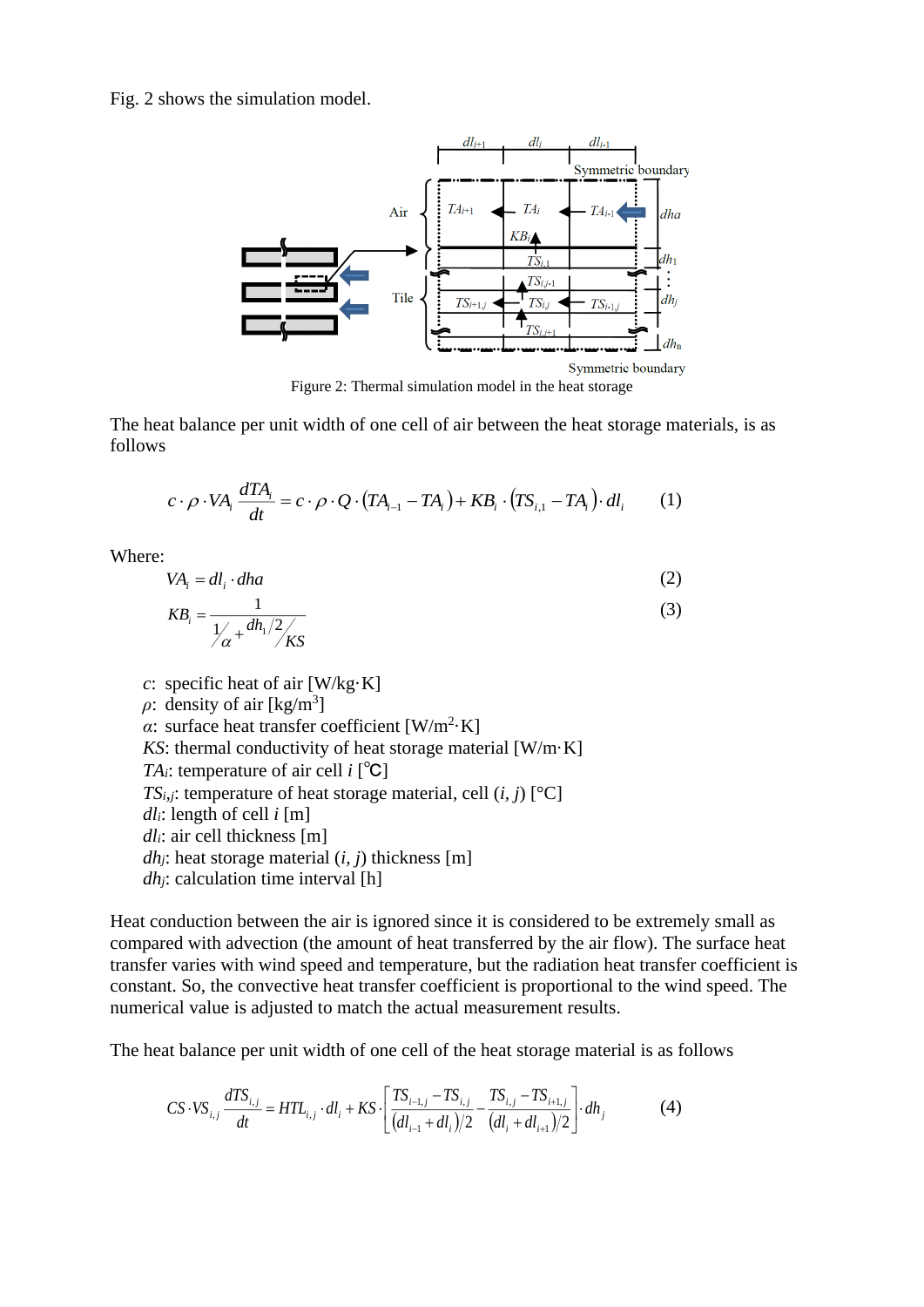Where:

When 
$$
j = 1
$$
  $HTL_i = KS \cdot \frac{TS_{i,j+1} - TS_{i,j}}{(dh_{j+1} + dh_j)/2} - KB_i \cdot (TS_{i,1} - TA_i)$   
\nWhen  $j = n$   $HTL_i = KS \cdot \frac{TS_{i,j} - TS_{i,j-1}}{(dh_j + dh_{j-1})/2}$   
\nOther  $HTL_i = KS \cdot \left[ \frac{TS_{i,j+1} - TS_{i,j}}{(dh_{j+1} + dh_j)/2} - \frac{TS_{i,j} - TS_{i,j-1}}{(dh_j + dh_{j-1})/2} \right]$  (5)  
\n $VA_i = dl_i \cdot dh_j$ 

 $CS$ : heat capacity of heat storage material  $[W/m^3]$ 

n: number of divisions in the thickness direction of the heat storage material The time interval of calculation was set to 0.0001s.

#### **3.2 Analysis of the results**

From the results of the temperature simulation, the heat storage rate (*S*) and the heat recovery rate (*E*) are obtained as follows.

Heat storage rate (S) 
$$
S = \frac{T_R - T_{EA}}{T_R - T_O}
$$

Heat recovery rate (*E*)

$$
E = \frac{Q_s \cdot (\overline{T_{SA}} - T_o)}{Q_E \cdot (T_R - T_o)}
$$
(8)

(7)

Where:

*To*: outdoor temperature [℃]  $\overline{T_{sA}}$ : average OA temperature inside the box at the time of supply [°C] *TR*: room temperature [℃]  $\overline{T_{EA}}$ : average EA temperature outside the box at the time of exhaust [°C] *QS*: supply air volume [℃]

## **4 COMPARISON BETWEEN SIMULATION AND MEASUREMENT**

#### **4.1 Heat storage box**

Fig. 3 shows the prototype heat storage box and the measuring device.



Figure 3: The prototype heat storage box and the measuring device.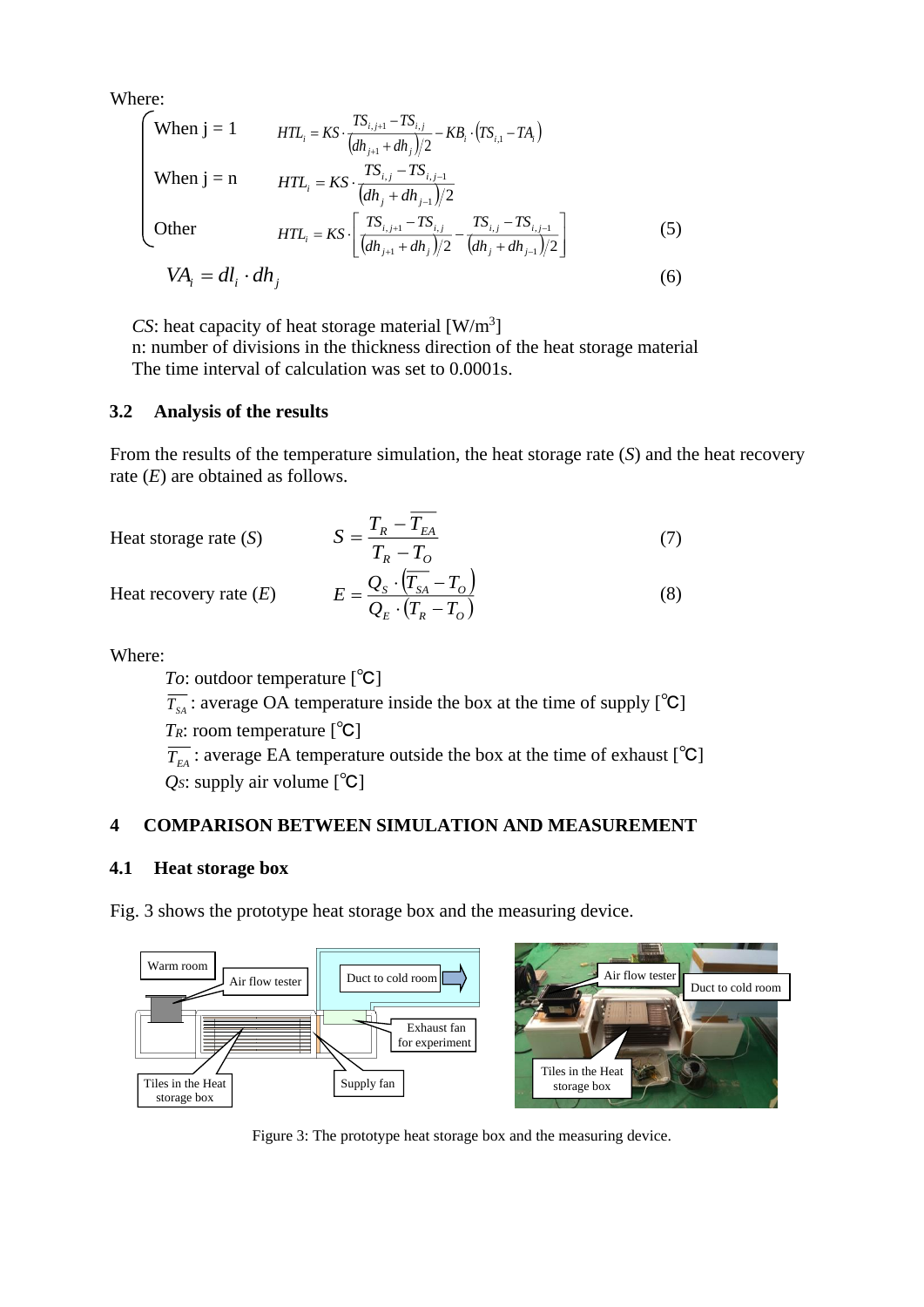Three ceramic tiles having a length of 303 mm, a width of 151 mm, and an average thickness of 6.75 mm were stacked in ten layers of a corrugated plate made of plastic having a height of 15 mm interposed therebetween.

The box was installed in the normal temperature room of two thermostatic chambers. It was connected to low-temperature room by the duct made of XPS. An exhaust fan was installed in the outside chamber to simulate natural ventilation. The air flow rate was measured by a hot wire type air flow meter at the indoor side of the heat storage box.

Thermocouples were used to measure the surface temperature of each layer of the ceramic tile, air temperature between layers and air temperature in the chambers both side of the heat storage box. The air temperatures in the in-outside chambers of the heat storage box were compared with the simulation results.

#### **4.2 The conditions of measurement and simulation**

We compare the simulation with the actual measurement results under the following two different control conditions.

- · Switching on a steady state: Switch the supply and the exhaust every 5 hours.
- $\cdot$  Temperature control: Switch to the supply at outside exhaust air temperature of 17 $\degree$ C, and switch to the exhaust at inside supply air temperature of 5°C.

Table 1 shows the conditions of measurement and simulation.

|               |                       |           | Steady state | Temperature control |  |
|---------------|-----------------------|-----------|--------------|---------------------|--|
| Tile for Heat | Thermal conductivity  | W/mK      |              |                     |  |
| Storage       | Heat capacity         | $kI/m^3K$ |              |                     |  |
|               | <b>Thickness</b>      | mm        |              | 6.75                |  |
|               | width                 | mm        |              | 303                 |  |
|               | length                | mm        |              | 453                 |  |
|               | <b>Stacked Number</b> |           |              |                     |  |
|               | Stage spacing         | mm        |              |                     |  |
| Air flow rate | exhaust               |           |              |                     |  |
|               | air supply            | $m^3/h$   |              |                     |  |
| Temperature   | Warm Room             |           |              |                     |  |
|               | Cold room             |           |              |                     |  |

Table 1: The conditions of measurement and simulation

#### **4.3 Actual measurement**

Fig. 4 shows the actual measurement results when it is steady state switching, and Figure 5 shows the simulation result under the same condition.

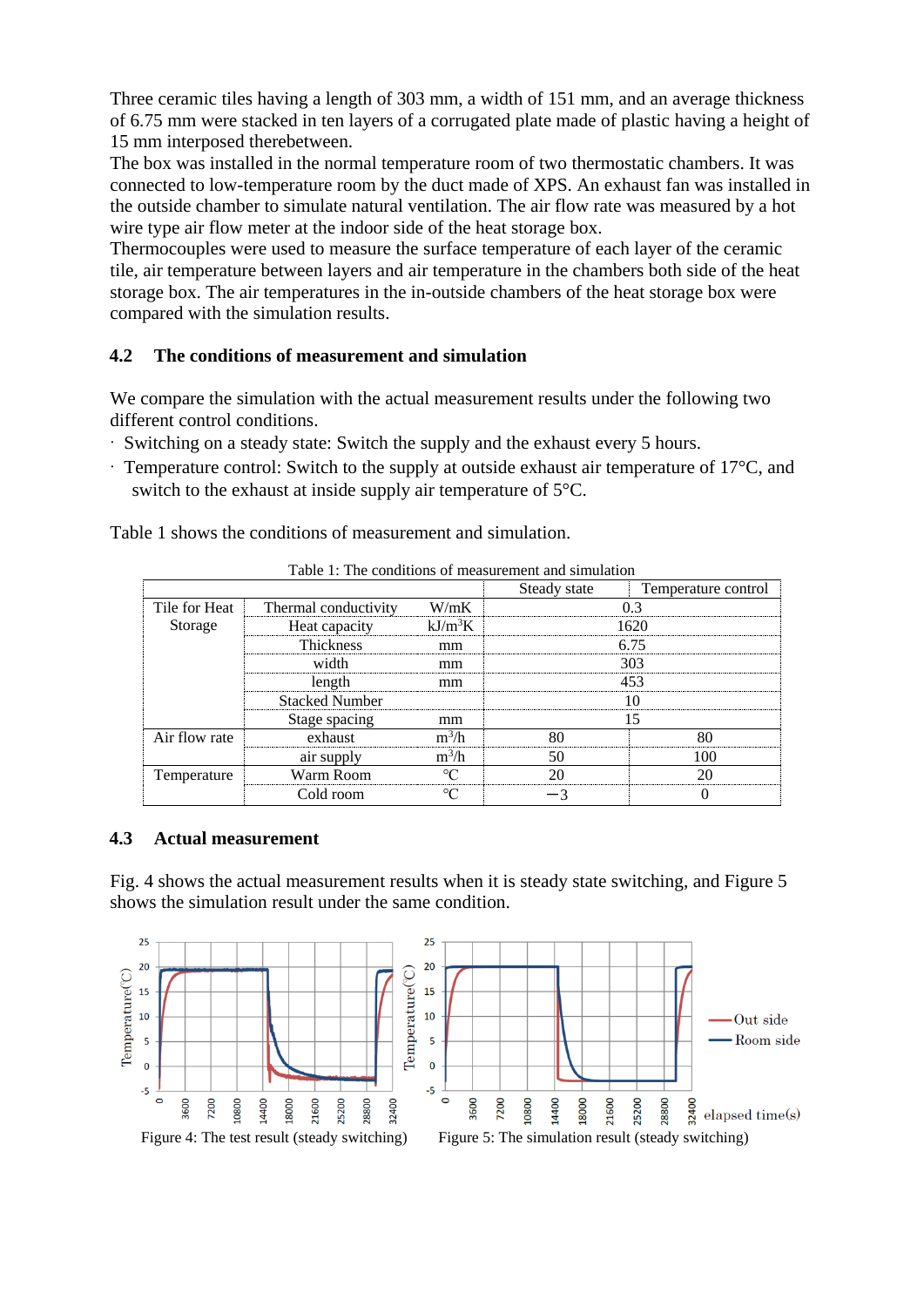The figures show the temperature variation of one cycle of supply and exhaust. As you can see from the figures, both temperature of the actual measurement and the simulation reach a steady state in about 1 hour after switching to the exhaust, and the temperature change is similar. After switching to the supply, the temperature reaches a steady state for about 2 hours in the actual measurement and about 1.5 hours in the simulation. The reason why the simulation resulted in a shorter time may be the characteristics of the measuring device. Fig. 6 and Fig. 7 show the actual measured and simulated temperature variation respectively when switching was done with temperature control.

As you can see from the figures, the time for the exhaust is almost the same between the actual measurement and the simulation, but the time for supply seems to be somewhat shorter time in case of simulation. This is probably because the actual air supply volume may be less than 100  $\text{m}^3$ /h set as before. In spite of this results mentioned above, it is possible to grasp the temperature fluctuation generally, and also to predict the efficiency and switching temperature by the simulation for designing the performance.



#### **5 PERFORMANCE DESIGN BY SIMULATION**

#### **5.1 Thermal storage material**

The heat recovery rate in Fig. 7 calculated by the equation (8) is about 44%. If the switching temperature is lowered, the efficiency increases, but if the blowing temperature to the room is low, it becomes uncomfortable. Therefore, it is necessary to increase the amount of heat storage material in order to obtain higher recovery rate and to avoid frequent switching. The simulation was conducted under the condition shown in Table 2 (prototype, 2 to 4 times). The air flow rate was 80 m<sup>3</sup>/h for both supply and exhaust, and the outdoor temperature was  $0^{\circ}C$ , and the room temperature was 20°C.

| Table 2. Conditions for rieal Capacity Shinulation |    |           |        |         |       |  |  |
|----------------------------------------------------|----|-----------|--------|---------|-------|--|--|
| `iles                                              |    | Prototype | times? | 3 times | fimes |  |  |
| length                                             | mm |           |        |         | 604   |  |  |
| <b>Stacking Number</b>                             |    |           |        |         |       |  |  |
| <b>Stacking Space</b>                              | mm |           |        |         |       |  |  |

Table 2: Conditions for Heat Capacity Simulation

Fig. 8 shows the heat storage rate, the heat recovery rate, the time of exhaust and supply at  $10^{\circ}$ C both at the switching temperature between supply and exhaust. Increasing the heat storage amount increases the heat storage rate and the heat recovery rate, and the switching time also becomes longer. Generally speaking, if the heat storage amount is tripled, the heat recovery rate exceeds 60% and the switching time also exceeds 10 minutes, so it is estimated that the amount of heat storage material is necessary about 3 times of prototype.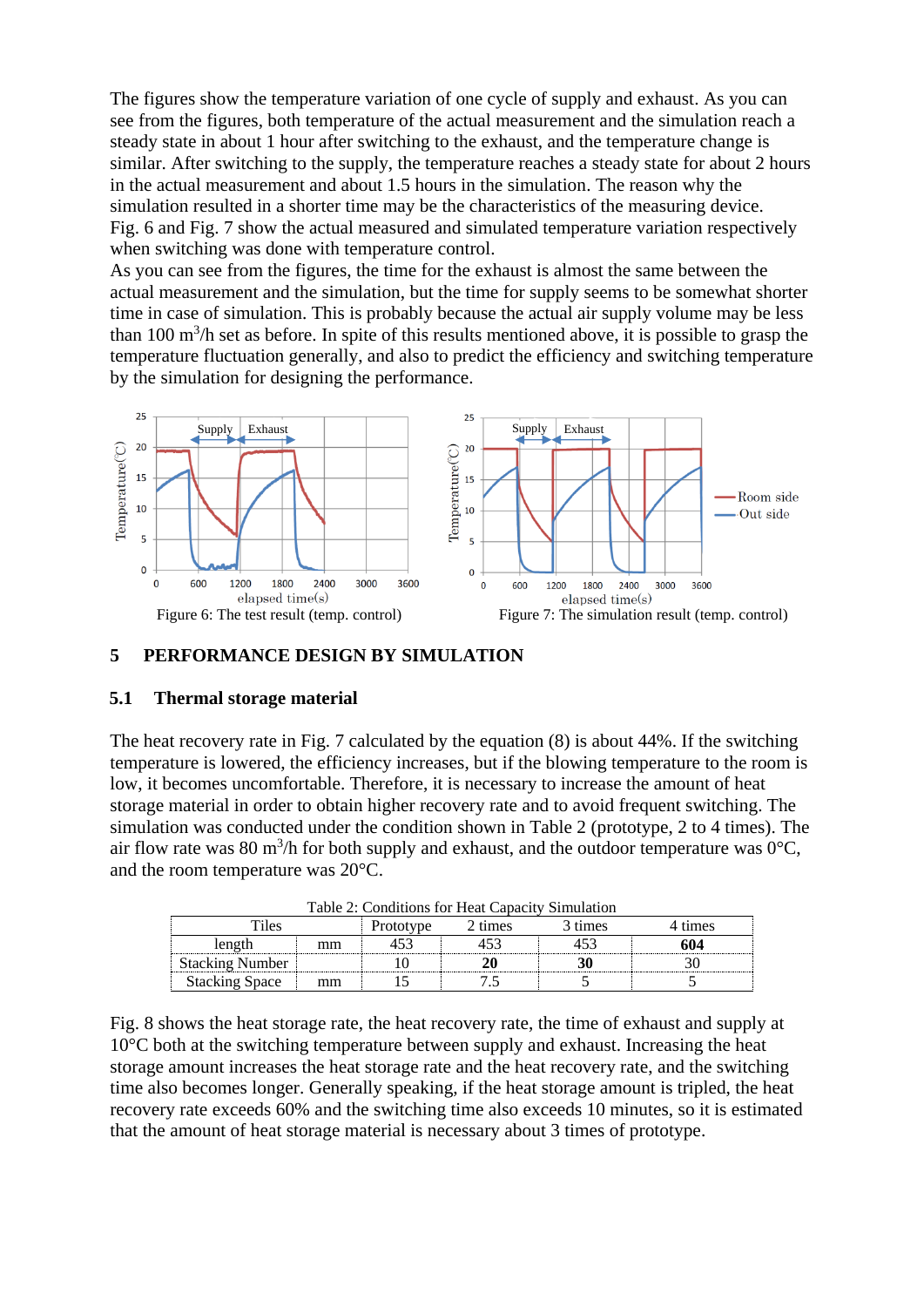

Figure 8: Simulated thermal performance of the box with the amount of heat storage material

#### **5.2 Control method**

Up to 24 ceramic tiles (the thermal storage material) can be stacked to be accommodated in the box, 604 mm for the length of 4 sheets of tiles, and the size of air space was set to 5 mm, which was tripled of the prototype heat storage material amount. Table 3 shows the conditions of air flow rate and switching temperature.

| Table 3: Conditions for Control Method simulation |                 |       |  |  |  |
|---------------------------------------------------|-----------------|-------|--|--|--|
|                                                   |                 |       |  |  |  |
| Air flow rate $[m^3/h]$                           | 80 (partry 100) |       |  |  |  |
| Switching temperature $\lceil {^{\circ}C} \rceil$ | 5, 7.5, 10      | 51015 |  |  |  |
| Outdoor temperature $[°C]$                        |                 |       |  |  |  |
| Room temperature $[°C]$                           |                 |       |  |  |  |

Table 3: Conditions for Control Method simulation

Fig. 9 shows the heat storage rate, the heat recovery rate, and the switching time when the outdoor temperatures are 0 and -10°C.

When the outside air temperature is  $0^{\circ}$ C and the switching temperature is 10<sup> $\circ$ </sup>C, the heat recovery rate is around 70%. The lower the switching temperature from the exhaust to the supply, the shorter the switching time interval. When the switching temperature is  $10^{\circ}$ C, the times of supply and exhaust are equal.



Figure 9: Simulated performance of the box with the switching time